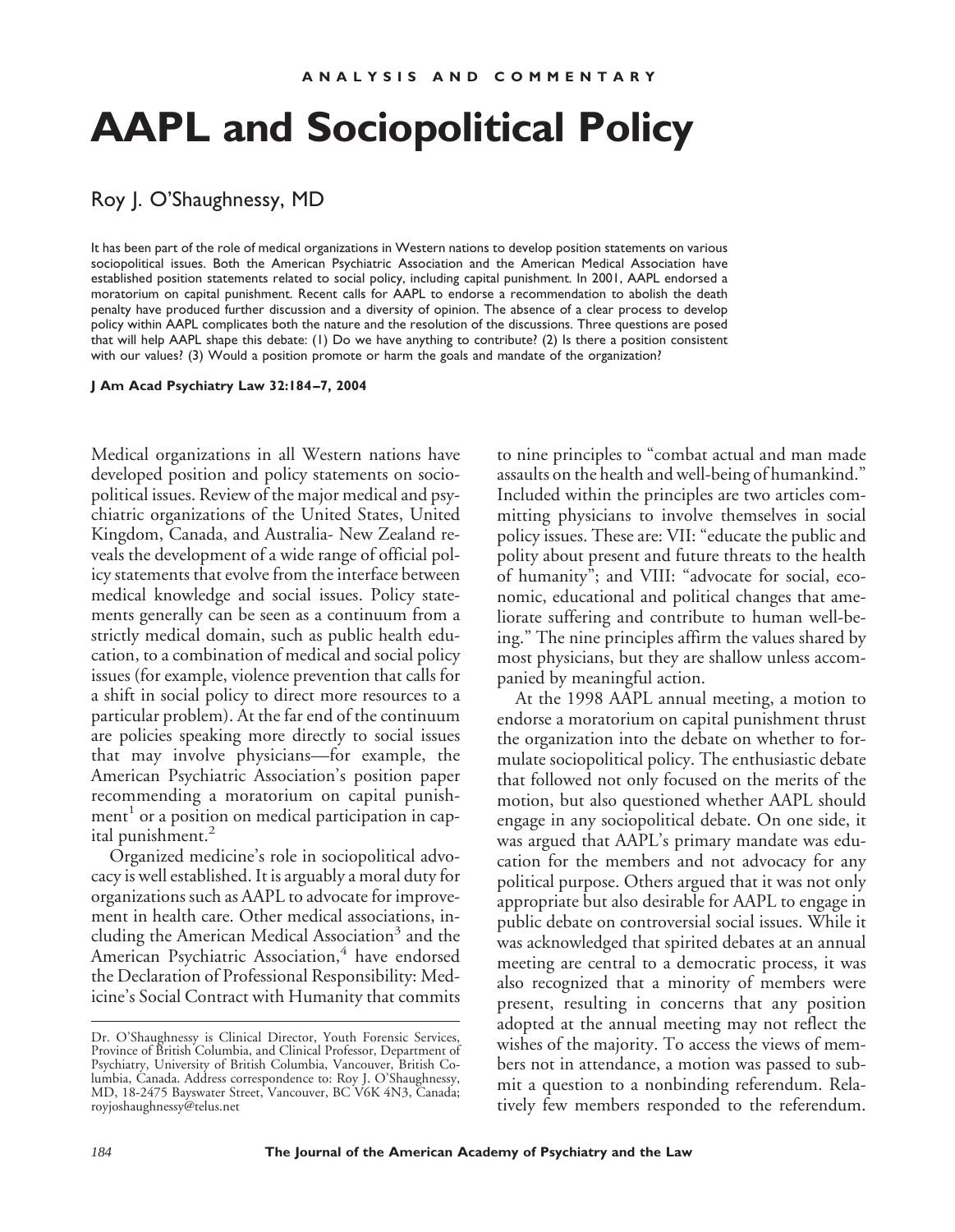Those who did respond were equally divided on the question. Subsequently, the Council passed the motion to support a moratorium on the death penalty until adequate due process safeguards were in place.<sup>5</sup>

The death penalty question arose again at the 2002 Annual Meeting. A motion from the floor sought to instruct AAPL's delegate to the American Medical Association to support a potential motion to recommend abolishing the death penalty. The debate raised questions similar to those debated in 1998. Again, the Council was asked to canvass the general membership through a nonbinding referendum. Sixty percent of the 552 members who responded were in favor of the motion. Many members supporting or opposing the motion, however, expressed their opinion that AAPL should not comment on political issues not directly related to the practice of forensic psychiatry. Further, members were concerned that such comment may compromise the objectivity of AAPL or cause the members embarrassment if they were to be involved in a criminal case in which capital punishment was a possible outcome. The Council recognized the potential impact this would have on members and was concerned that the issue was so divisive that it had the potential to damage the organization. As a result of this concern, the Council chose not to alter the previous position recommending a moratorium on the death penalty. It was also recognized that AAPL needed to develop an effective process to address the potential development of future position statements.

The question of whether AAPL should develop positions on sociopolitical issues was effectively answered when AAPL adopted the position to seek a moratorium on the death penalty until adequate due process is assured. The debate now becomes what future issues should AAPL address and what process should be developed to address them? In considering these questions, both philosophical and practical questions must be considered.

In practical terms, AAPL is a relatively small organization and must always consider the cost of producing position papers in terms of financial and human resources. A position paper evolving from medical science and knowledge requires extensive research to ensure accuracy and balance to prevent potential embarrassment. Further, oversight is necessary to ensure that the undertaking is within budget and the final product meets the expectations of the organization. Review of any proposed position paper should entail a cost-benefit analysis to determine if the product will justify the costs or if our efforts are better spent in educational activities consistent with our primary mandate.

Position papers focusing more on purely sociopolitical topics generally require much less scientific research but involve greater efforts to canvass the views of the membership. This generally demands forums for open debate separate from the limited time available in the general meetings. The recent experience utilizing a referendum to vote on controversial social issues was relatively successful in eliciting opinions from the membership. At this point, however, AAPL has yet to develop a clear process for formulating position statements. Other medical organizations have noted the value in development of positions on sociopolitical matters and have evolved mechanisms to create, review, and approve policies. It is a challenge, however, to develop procedures that are neither cumbersome nor time-consuming while also encouraging the democratic process.

Philosophically, three questions help shape the debate. The first is whether we have anything to contribute to a specific sociopolitical debate. The second is whether the position is consistent with our values. The third is whether the position may promote or harm the goals and mandate of AAPL.

AAPL's potential contribution to sociopolitical debates can be assessed by comparison to other medical organizations' contributions. In general, position papers submitted by medical organizations are restricted to those areas of interface between medical knowledge and social policy. The authority and credibility of any medical position is based on the level of skill and knowledge underlying the opinion. While many members of AAPL possess wide-ranging expertise in a variety of psychiatric interests, AAPL as an organization is restricted to forensic psychiatry. Correspondingly, other medical organizations with members who share interests in forensic psychiatry do not have forensic psychiatry as their primary mandate. AAPL has a unique if somewhat restricted role based on specific expertise in dealing with the interface between psychiatry and legal matters. AAPL possesses the necessary knowledge and is arguably the best poised organization to make substantial contributions to public education and social policy within the field of forensic psychiatry. The Task Force on the Insanity Defense is an example of a public education document with benefits for our members as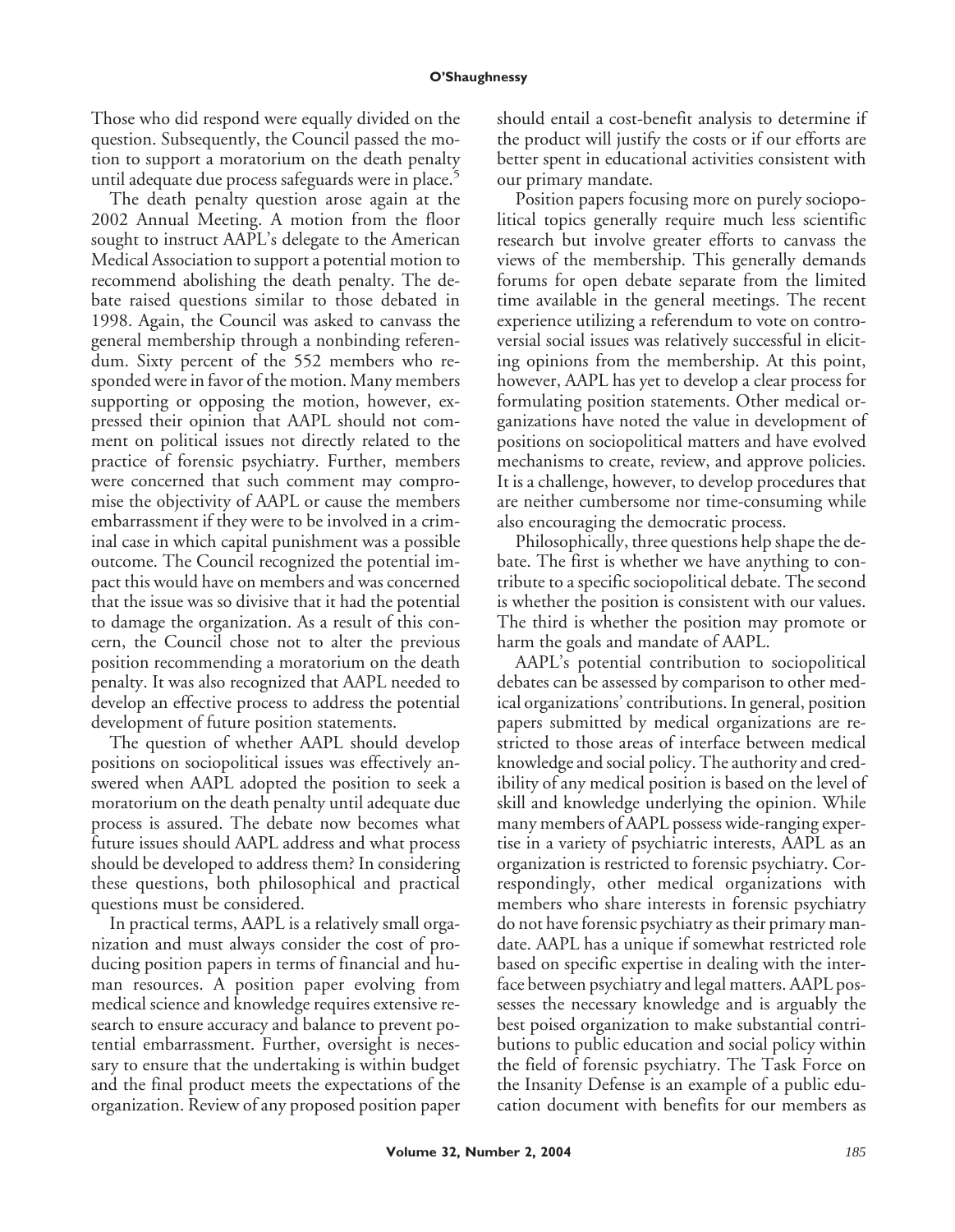well as members of the legal community. Potential future education and policy documents include a wide variety of forensic topics that would make substantial contributions to social policy. A brief list might include use of questionable science or methodology in forensic testimony, improvements in assessment and treatment of mentally disordered offenders, and improvements in social policy in the management of young offenders.

The closer a medical organization clings to its underlying science, the easier it is to formulate and justify its position. As one proceeds along the continuum from a strictly medical domain toward more clearly social issues, the underlying scientific authority diminishes, and organizations must be much more cautious in developing positions. At this point, the final two questions must be addressed.

What are AAPL's values? In psychiatric practice, the general medical values of beneficence are embraced. Psychiatrists share the values of caring for the ill, relieving suffering, avoiding harm, and showing respect for persons. Forensic psychiatrists, however, are frequently required to subordinate partially the values of beneficence to those of justice.<sup>6</sup> To be of assistance to the legal process, advocacy must be avoided. It is recognized that the duty of objectivity and honesty may produce opinions and testimony that harm the interests of the person being evaluated. The justification for such a position is founded on the role of expert witness working within the legal context for legal, not medical, values. To accomplish this role appropriately, the forensic psychiatrist is expected to provide neutral and unbiased testimony based on underlying psychiatric knowledge and science. Any compromise of this neutrality may in turn compromise the function of forensic psychiatrists within the court.

Position papers based on clear medical evidence would potentially be of assistance in accomplishing the goals of honest, objective, and neutral opinion. In contrast, positions on sociopolitical matters not directly linked to medical evidence may hamper the ability to provide neutral scientifically based evidence. An example of such a situation is found in the debate on capital punishment.

Capital punishment is incompatible with the medical ethic of beneficence. The American justice system, however, has accepted capital punishment as an appropriate sentence in certain circumstances. The due process safeguards give rise to the need for psychiatric assessment to rule out mitigating factors or to determine competence to be executed. These evaluations demand objectivity and neutrality of the examiner consistent with the code of ethics for forensic psychiatry. Psychiatrists morally opposed to capital punishment must weigh their abilities to be objective and neutral, and their beliefs may be challenged by the prosecution as evidence of bias. If AAPL were to adopt a policy recommending abolition of the death penalty, any AAPL member testifying in a case in which capital punishment was an option would face challenges regarding potential bias, especially if his or her opinion were favorable to the defendant. This may result in the unintended consequence of negating the evidence that could have led to a sentence other than capital punishment.

In formulating positions on sociopolitical issues, AAPL must recognize the complexity and occasional conflicts in the values inherent in forensic psychiatry. Position papers should consider the potential impact on the role of forensic psychiatric testimony and be mindful that any position may have consequences that would be counterproductive to the values of our craft.

The goals of AAPL are to promote scientific and educational activities in forensic psychiatry. Achieving these goals requires a diverse group of forensic practitioners and educators working in various fields within forensic psychiatry to attend and participate regularly in educational activities and research. Diversity of the membership gives strength to the educational program, but also gives rise to diversity in values and sociopolitical beliefs. While positions rooted in medical knowledge and science are likely to achieve high concordance, positions that are derived from underlying moral or philosophical values predictably will lead to discord and divisiveness. Democratic organizations require open debate on issues that divide members. Adoption of any official position, however, requires consideration of how the resolution will affect the minority. A sociopolitical position that alienates a portion of the membership risks damaging the fundamental goals of the organization.

In response to the three questions, APPL has the potential to make a major contribution by developing policy and position statements regarding the interface between forensic psychiatry and social policy. Forensic psychiatry has a clearly developed body of